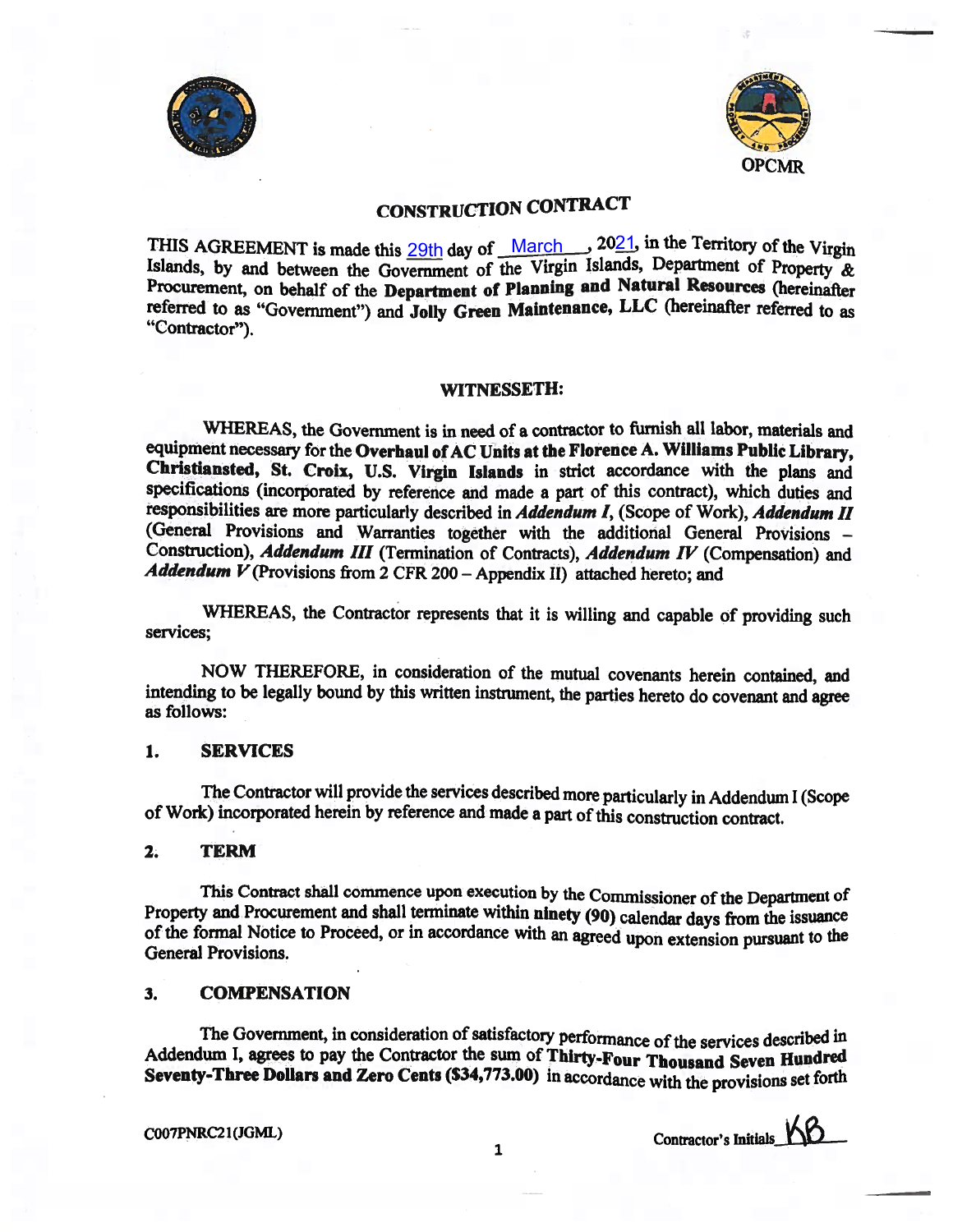



in Addendum IV (Compensation), attached hereto is hereby incorporated by reference and made a part of this contract.

#### 4. LIQUIDATED DAMAGES

It is hereby expressly agreed by the parties hereto that in the event the Contractor has not completed the scope of work under the term set forth in Paragraph 2 hereof, Fifty Dollars and Zero Cents (\$50.00) for each calendar day or portion thereof shall be due the Government. The liquidated damages shall first be deducted from any contract monies due, but not yet paid to the extent available.

#### 5. RECORDS

The Contractor will present documented, precise records of time and/or money expended under this Contract.

#### 6. PROFESSIONAL STANDARDS

The Contractor agrees to maintain the professional standards applicable to its profession and to Contractors doing business in the United States Virgin Islands.

#### 7. DOCUMENTS, PRINTOUTS, ETC.

Certified copies of all documents, books, records, instructional materials, programs, printouts and memoranda of every description derived therefrom and pertaining to this Contract shall become the property of the Government and shall be turned over to it at the termination of this Contract, or at the Government's request, during the life of the contract. The above-described materials shall not be used by Contractor or by any other person or entity except upon the written permission of the Government.

#### 8. LIABILITY OF OTHERS

Nothing in this Contract shall be construed to impose any liability upon Government to persons, firms, associations, or corporations engaged by Contractor as servants, agents, independent contractors, or in any other capacity whatsoever, or make the Government liable to any such persons, firms, associations or corporations for the acts, omissions, responsibilities, any such persons, such persons, associations and taxes of Contractor of whatsoever nature, including but not limited to unemployment insurance, gross receipt, excise, and social security taxes for Contractor, its servants, agents or independent contractors.

#### 9. ASSIGNMENT

The Contractor shall not subcontract or assign any part of the services under this contract without the prior written approval of the Government.

COO7PNRC21(JGML) 2 Contractor's Initials 10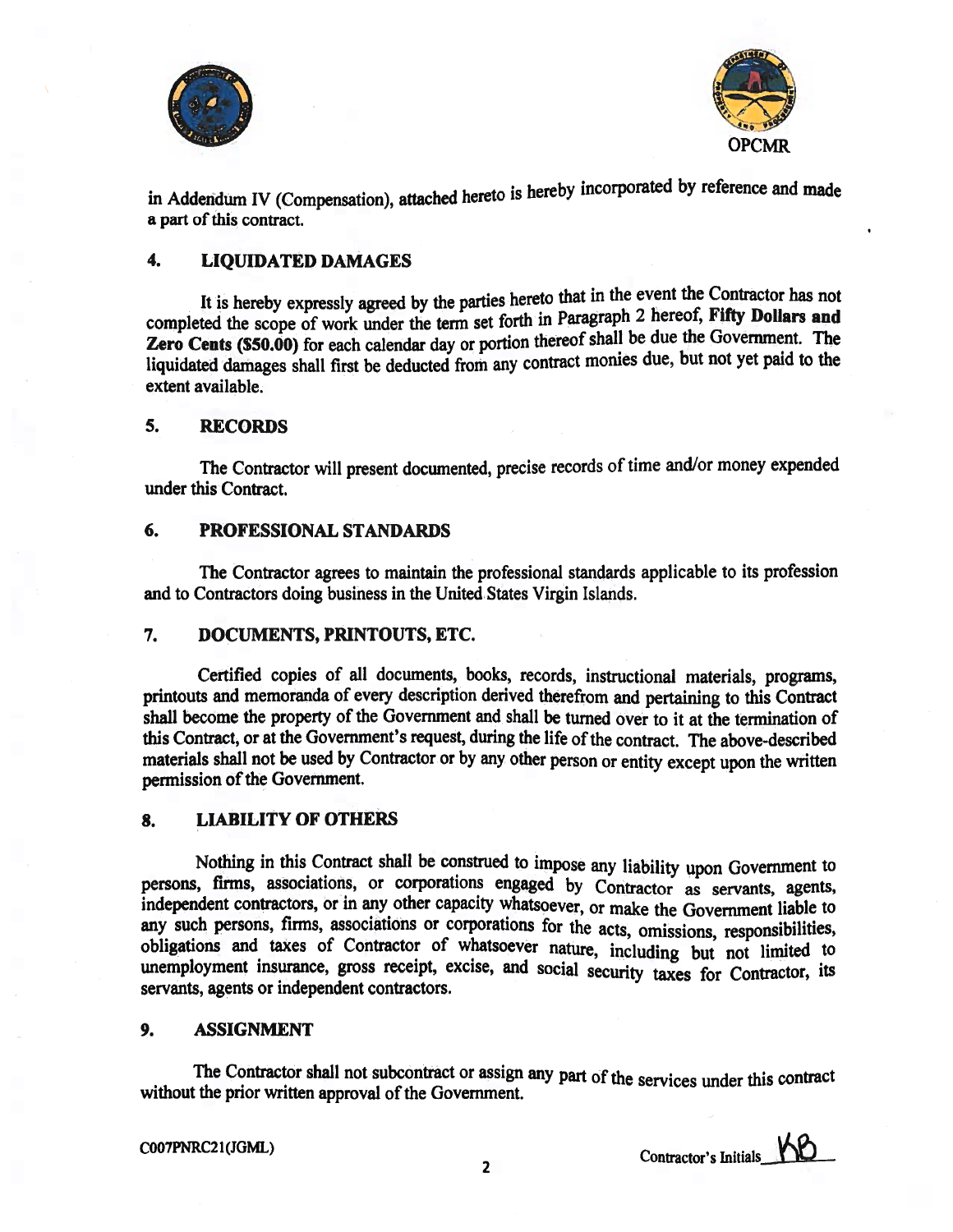



### 10. INDEMNIFICATION

Contractor agrees to indemnify, defend, and hold harmless the Government from and against any and all loss, damage, liability, claims, demands, detriments, cost, charges and expenses (including attorney's fees) and causes of action of whatsoever character which the Government may incur, sustain or be subjected to, arising out of or in any way connected to the services to be performed by Contractor under this Contract and arising from any cause, except the sole negligence of Government.

### 11. INDEPENDENT CONTRACTOR

The Contractor shall perform this Contract as an independent contractor and nothing herein contained shall be construed to be inconsistent with this relationship or status.

#### 12. GOVERNING LAW

This Contract shall be governed by the laws of the United States Virgin Islands and jurisdiction and venue are exclusive in the United States Virgin Islands.

#### 13. WAIVERS AND AMENDMENTS

No waiver, modification, or amendment of any term, condition or provision ofthis Contract shall be valid or of any force or effect unless made in writing, signed by the parties hereto or their duly authorized representatives, and specifying with particularity the nature and extent of such waiver, modification, or amendment. Any such waiver, modification, or amendment in any instances shall in no event be construed to be <sup>a</sup> general waiver, modification, or amendment of any of the terms, conditions, or provisions of this Contract, but the same shall be strictly limited and restricted to the extent and occasion specified in such signed writing or writings.

#### 14. ENTIRE AGREEMENT

This agreement constitutes the entire agreement of the parties relating to the subject matter addressed in this agreement. This agreement supersedes all prior communications, contracts, or agreements between the parties with respect to the subject matter addressed in this Agreement, whether written or oral.

#### 15. RIGHT TO WITHHOLD

If work under this Contract is not performed in accordance with the terms, hereof, Government will have the right to withhold out of any payment due to Contractor, such sums as the Government may deem ample to protect it against loss or to assure payment of claims arising therefrom, and, at its option, the Government may apply such sums in such manner as the Government may deem proper to secure itself or to satisfy such claims. The Government will immediately notify the Contractor in writing in the event that it elects to exercise its right to withhold.

COO7PNRC2 1 (JGML)

3 Contractor's Initials KO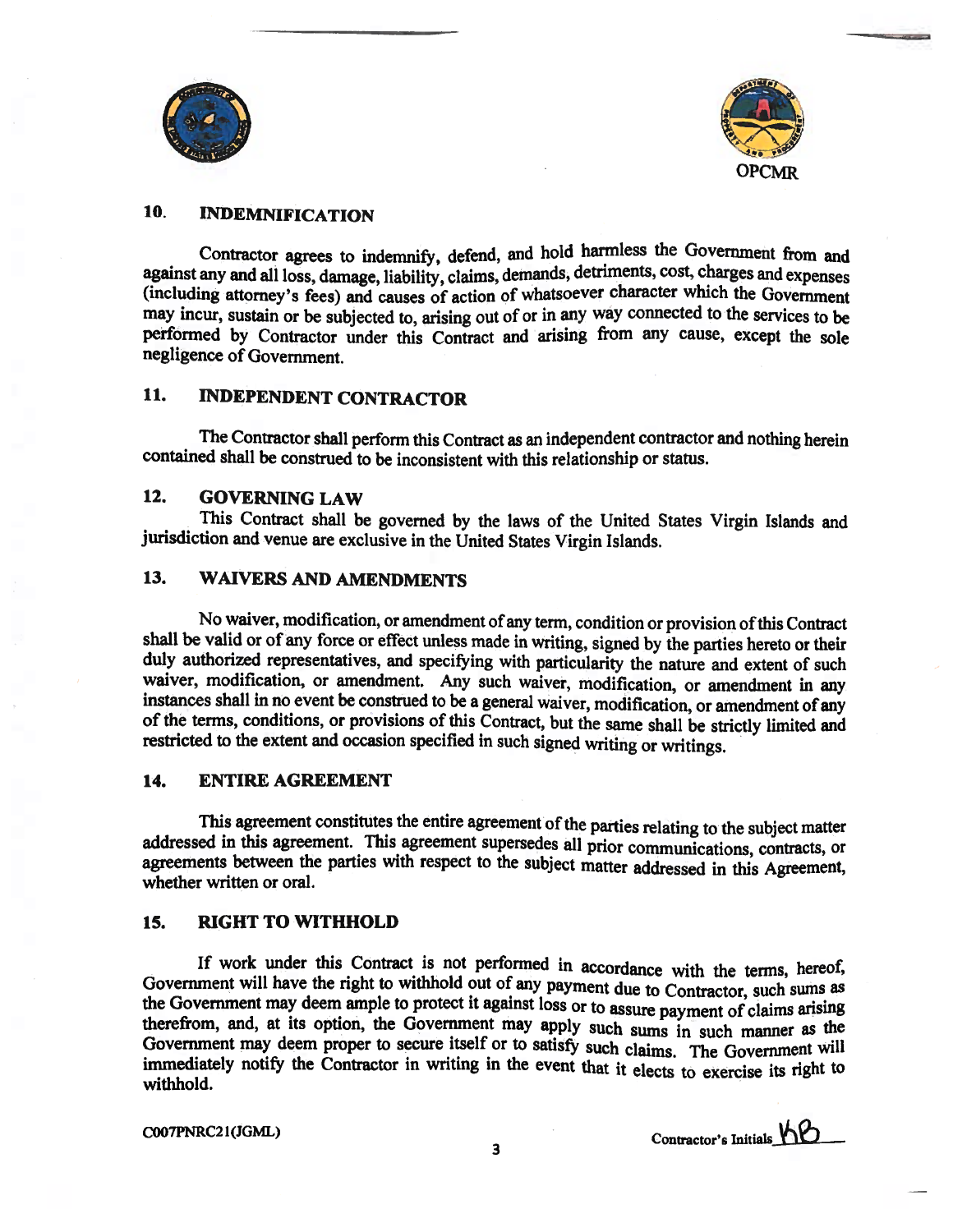



# 16. CONDITION PRECEDENT

This Contract shall be subject to the availability and appropriation of funds and to the approval of the Commissioner of the Department of Property and Procurement.

# 17. TERMINATION

Either Party will have the right to terminate this contract with cause on ten (10) days written notice to the other party specifying the date of termination, The attached "Addendum III-Termination of Contracts for the Convenience of the Government" is hereby hilly incorporated herein by reference and is made <sup>a</sup> part of this agreement.

# 18. PARTIAL TERMINATION

The performance of work under this contract may be terminated by the Government in part, whenever the Government shall deem such termination advisable by providing ten (10) days written notice to the Contractor. This partial termination shall be effected by delivering to the Contractor a Notice of Partial Termination specifying the extent to which the term and/or duties under this contract are terminated and the date upon which such termination becomes effective. The Contractor shall be entitled to receive payment for services provided to the date of termination, including payment for the period of the ten (10) days' notice.

#### 19. NON-DISCRIMINATION

No person shall be excluded from participating in, be denied the proceeds of, or be subject to discrimination in the performance of this Contract on account of race, creed, color, sex, religion, disability or national origin.

#### 20. CONFLICT OF INTEREST

- (a) Contractor covenants that it has no interest and will not acquire any interest, direct or indirect, which would conflict in any manner or degree with the performance of services required to perform under this Contract.
- (b) Contractor further covenants that it is:
	- (1) not <sup>a</sup> territorial officer or employee (i.e., the Governor, Lieutenant Governor, member of the Legislature or any other elected territorial official; or an officer or employee of the legislative, executive, or judicial branch of the Government or any agency, board, commission, or independent instrumentality of the Government,<br>whether compensated on a salary, fee or contractual basis); or<br>a territorial officer or employee and, as such, has:<br>(i) familiarized itself with
	- - Islands Code, pertaining to conflicts of interest, including the penalties provisions set forth in section 1108 thereof;

COO7PNRC2I(JGML)

4 Contractor's Initials KB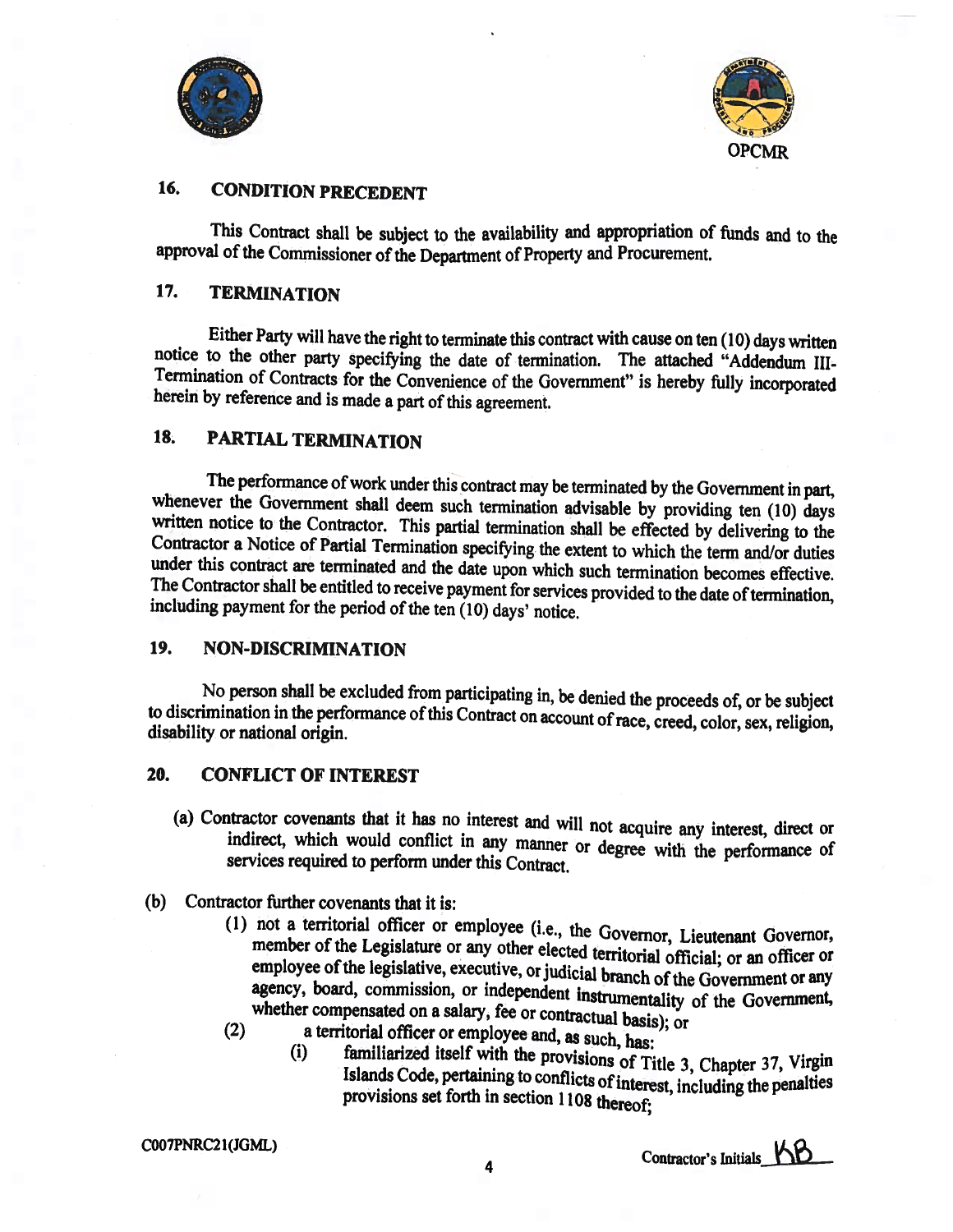



- (ii) not made, negotiated or influenced this contract, in its official capacity; and
- (iii) no financial interest in the contract as that term is defined in section 1101, (1) of said Code chapter.

# 21. EFFECTIVE DATE

The effective date of this Contract is upon the execution by the Commissioner of the Department of Property and Procurement.

#### 22. NOTICE

Any notice required to be given by the terms of this Contract shall be deemed to have been <sup>g</sup>iven when the same is sent by certified mail, postage prepaid or personally delivered, addressed to the parties as follows:

GOVERNMENT Anthony D. Thomas, Commissioner Department of Property and Procurement 8201 Sub Base, Suite 4 St. Thomas USVI 00802

> Jean-Pierre L. Oriol Commissioner Department of Planning and Natural Resources Charles W. Turnbull Regional Library <sup>4607</sup> TuTu Park Mall St. Thomas, VI 00802

#### CONTRACTOR Karl Browne

**Owner** 79 Herman Hill P.O. Box 223514 Christiansted, VI 00822

#### 23. LICENSURE

The Contractor covenants that it has:

- a. obtained all of the applicable licenses or permits, temporary or required by Title 27 of the Virgin Islands Code; and b. familiarized itself with the applicable provisions of Title 27 of the otherwise, as
- Code pertaining to professions and occupations of Title 27 of the Virgin Islands

COO7PNRC2 1(JGMI)

Contractor's Initials. KO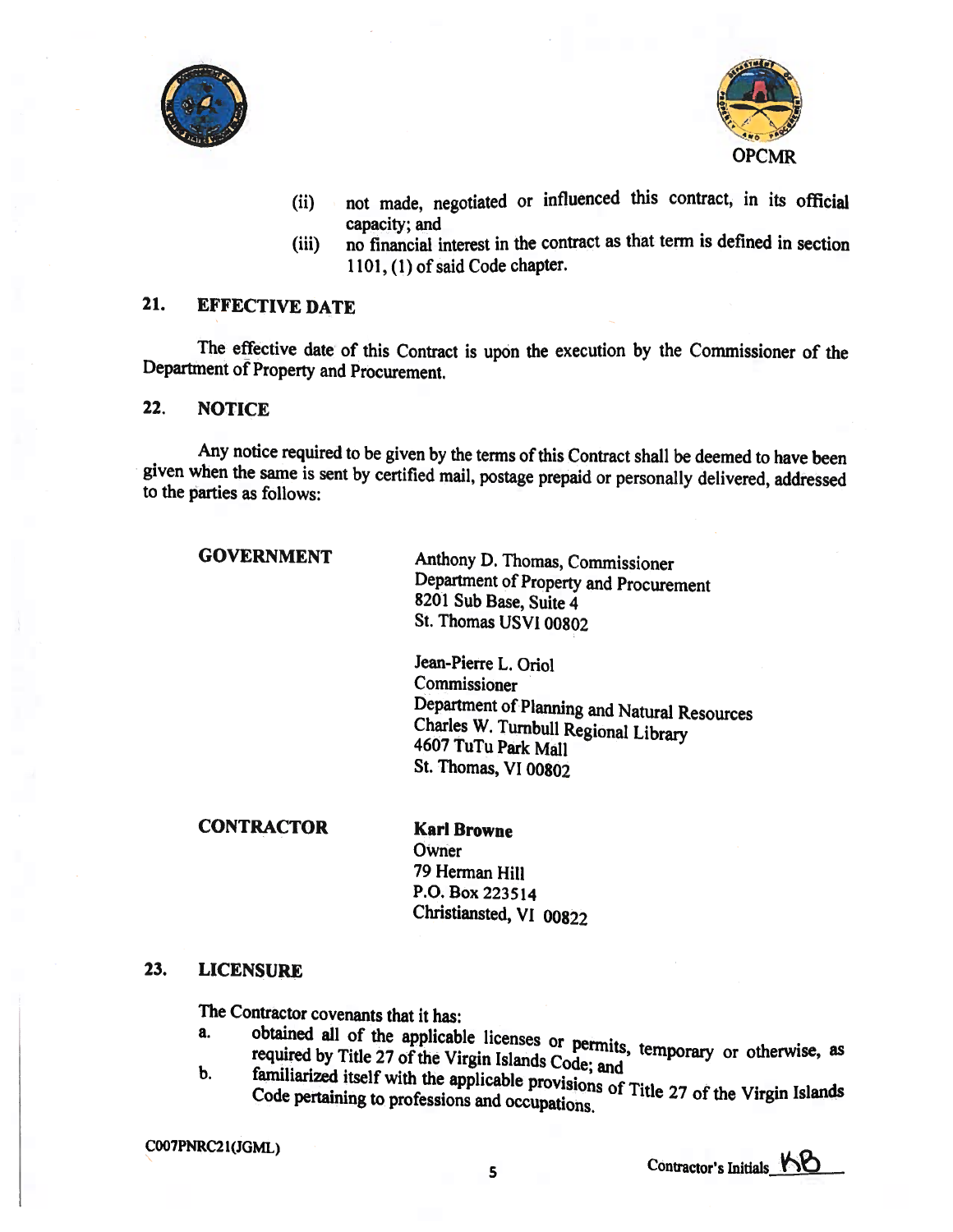

![](_page_5_Picture_1.jpeg)

# 24. CONTRACTOR'S REPRESENTATIONS

The Contractor agrees that it is fully informed regarding all the conditions affecting the work to be done and labor and materials to be furnished for the completion of the Contract, and that it has been engaged in and now does such work and represents that it is fully equipped, competent, and capable of performing the work and is ready and willing to perform such work.

The Contractor agrees further to begin work not later than the date indicated on the formal Notice to Proceed and complete the work within the number of days specified in the proposal or as extended in accordance with the General Provisions of the Contract.

The Work shall be done under the direct supervision of the Government, and in accordance with the laws of the Government and it Rules and Regulations thereunder issued and any and all applicable federal rules and regulations. The parties hereto agree that this contract shall, in all instances, be governed by the Laws of the Government of the Virgin Islands.

# 25. WARRANTY OF NON-SOLICITATION

The Contractor expressly warrants that it nor its officers, agents or employees has employed no person to solicit or obtain this contract on its behalf, or to cause or procure the same to be obtained upon compensation in any way, contingent, in whole or in part, upon such procurement, and that it nor its officers, agents or employees has not paid, or promised or agreed to pay to any person, in consideration of such procurement, or in compensation for services in connection therewith, any brokerage, commission, or percentage upon the amount receivable by him hereunder; and that it nor its officers, agents or employees has not, in estimating the contract price demanded by it included any sum by reason of such brokerage, commission or percentage; and that all monies payable to it hereunder are free from obligation to any other person for services rendered, or supposed to have been rendered, in the procurement of this contract.

Breach of the warranty shall <sup>g</sup>ive the Government the right to terminate this Contract, or in its discretion, to deduct from the contract price or consideration the amount of such commission, percentage, brokerage or contingent fees.

#### 26. FALSE CLAIMS

Contractor warrants that it shall not, with respect to this Contract, make or present any claim upon or against the Government of the Virgin Islands, or any officer, department, board, commission, or other agency thereof, knowing such claim to be false, fictitious or fraudulent. Contractor acknowledges that making such <sup>a</sup> false, fictitious, or fraudulent claim is an offense under Virgin Islands law.

#### 27. DEBARMENT CERTIFICATION

By execution of this contract, the Contractor certifies that it is eligible to receive contract awards using federally appropriated funds and that it has not been suspended or debarred from

COO7PNRC2 1(JGML)

Contractor's Initials  $KB$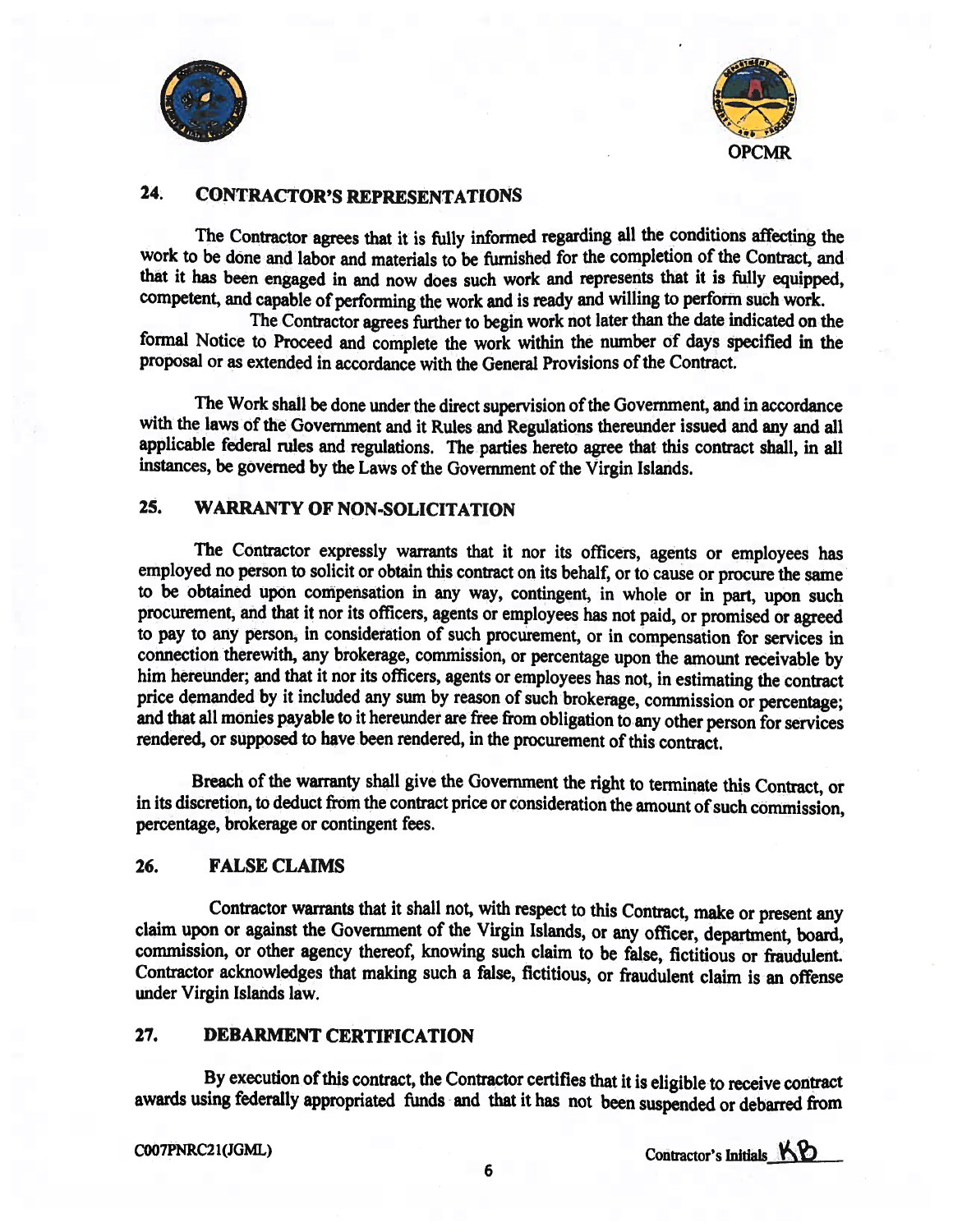![](_page_6_Picture_0.jpeg)

![](_page_6_Picture_1.jpeg)

entering into contracts with any federal agency. The Contractor shall include this provision in each of its subcontracts hereunder and shall furnish its subcontractors with the current "LIST OF PARTIES EXCLUDED FROM FEDERAL PROCUREMENT OR NON PROCUREMENT." In the event the Contractor or any subcontractor misrepresents its eligibility to receive contract awards using federal funds, the Contractor or subcontractor agrees that it shall not be entitled to payment for any work performed under this contract or any subcontract and that the Contractor or subcontractor shall promptly reimburse the Government of the Virgin Islands for any progress payments heretofore made.

#### 28. NOTICE OF FEDERAL FUNDING

Contractor acknowledges that this Contract is funded, in whole or in part, by federal funds. Contractor warrants that it shall not, with respect to this Contract, make or present any claim knowing such claim to be false, fictitious, or fraudulent. Contractor acknowledges that making such a false, fictitious, or fraudulent claim is a federal offense.

#### 29. DAVIS BACON ACT

Contractor hereby agrees that it shall comply with all rulings and interpretations of the Davis-Bacon Act (40 USC 276a-5) and that the contractor and subcontractor agrees that all employees shall be paid the local prevailing wages as established by Virgin Islands statutes and laws.

#### 30. OTHER PROVISIONS

Addendum <sup>I</sup> (Scope of Work), Addendum II (General Provisions and Warranties), Addendum III (Termination of Contracts), Addendum IV (Compensation) and Addendum <sup>V</sup> (Provisions from <sup>2</sup> CFR 200 — Appendix II) attached hereto are hereby incorporated by reference and made a part of this contract.

#### 31. INSURANCE

Contractor shall maintain the following insurance coverages during the term of this Contract

- (a) COMMERCIAL GENERAL LIABILITY: Commercial general liability insurance, in <sup>a</sup> form acceptable to the Government, on a "per occurrence" basis with a minimum limit of not less than one hundred thousand dollars (\$100,000.00) for any one person per occurrence for death or personal injury and one hundred thousand dollars (\$100,000.00) for any one occurrence for property damage. Insurance policy(ies) shall name the Government of the Virgin Islands as the certificate holder and additional insured via an endorsement.
- (b) WORKERS' COMPENSATION: Contractor shall supply current coverage under the Government Insurance Fund or other form of coverage.

Contractor's Initials KB